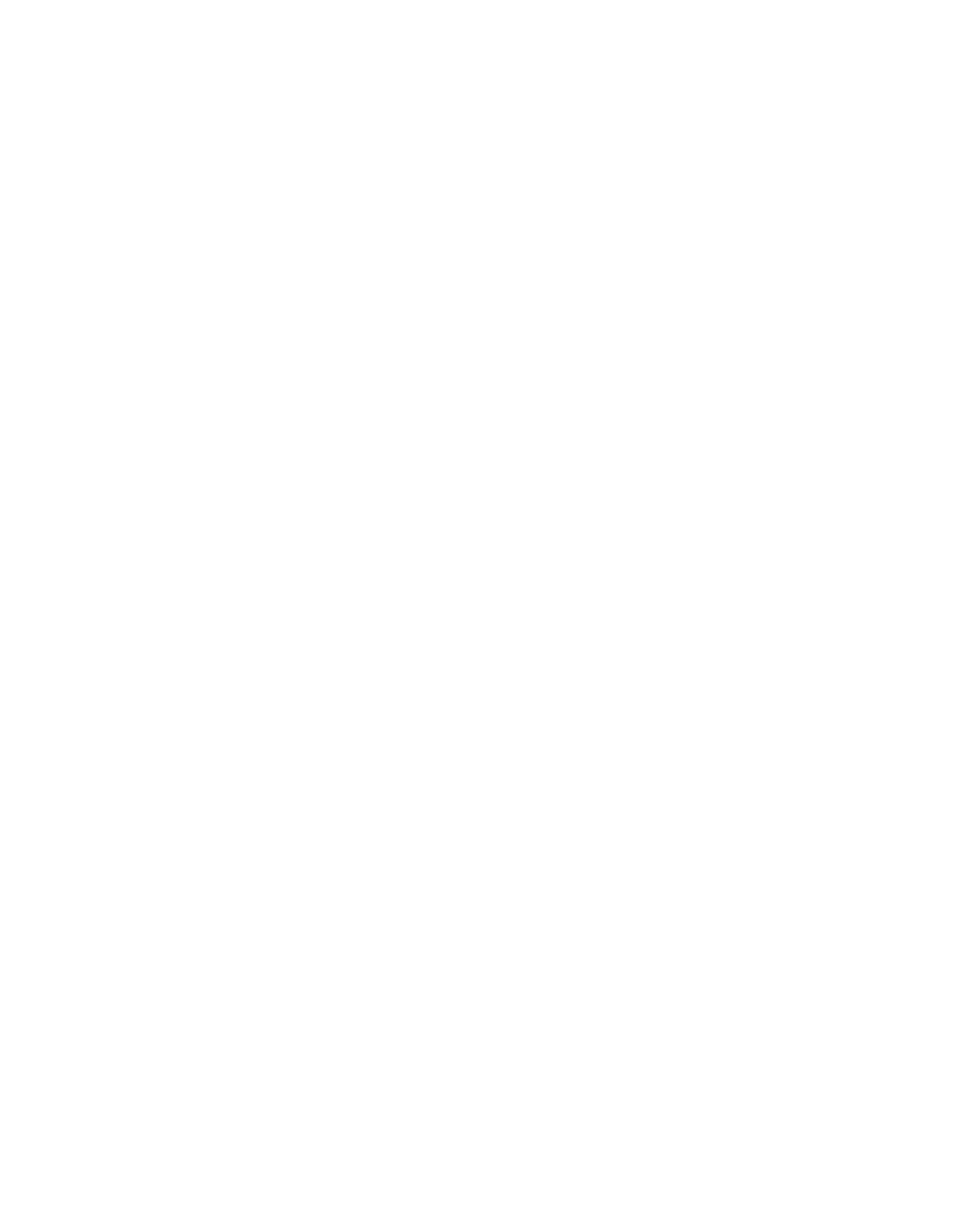KITE, Justice.

[¶1] After a jury trial, Michael Boykin was convicted of one count of assault and battery on a household member, a third offense felony under the Family Violence Protection Act (FVPA), Wyo. Stat. Ann. § 6-2-501(b) and (f)(ii) (LexisNexis 2003). He appeals, claiming the district court abused its discretion in admitting the testimony of two witnesses under the excited utterance and prior inconsistent statement exceptions to the hearsay rule, W.R.E. 803(2). We find no abuse of discretion and affirm.

#### **ISSUES**

[¶2] Mr. Boykin states the issues as follows:

#### ISSUE I

Whether the district court erred by admitting prejudicial and improper hearsay over appellant's objection, determining that such hearsay qualified as an "excited utterance" under W.R.E. 803(2).

### ISSUE II

Whether the district court erred by admitting prejudicial and improper hearsay over appellant's objection, determining that such hearsay qualified as a statement of recent perception under W.R.E. 804(b)(5)

### ISSUE III

Whether because of the errors made during appellant's trial, cumulative error occurred, requiring a new trial.

The State presents a single issue:

Whether the district court properly admitted the testimony of a convenience store clerk and a police officer.

### **FACTS**

[¶3] After work on October 21, 2002, Mr. Boykin and a couple of friends went to a bar in Natrona County, Wyoming. Shortly after 2:00 a.m. the following morning, he and his friends returned to the home in Evansville, Wyoming where Mr. Boykin lived with his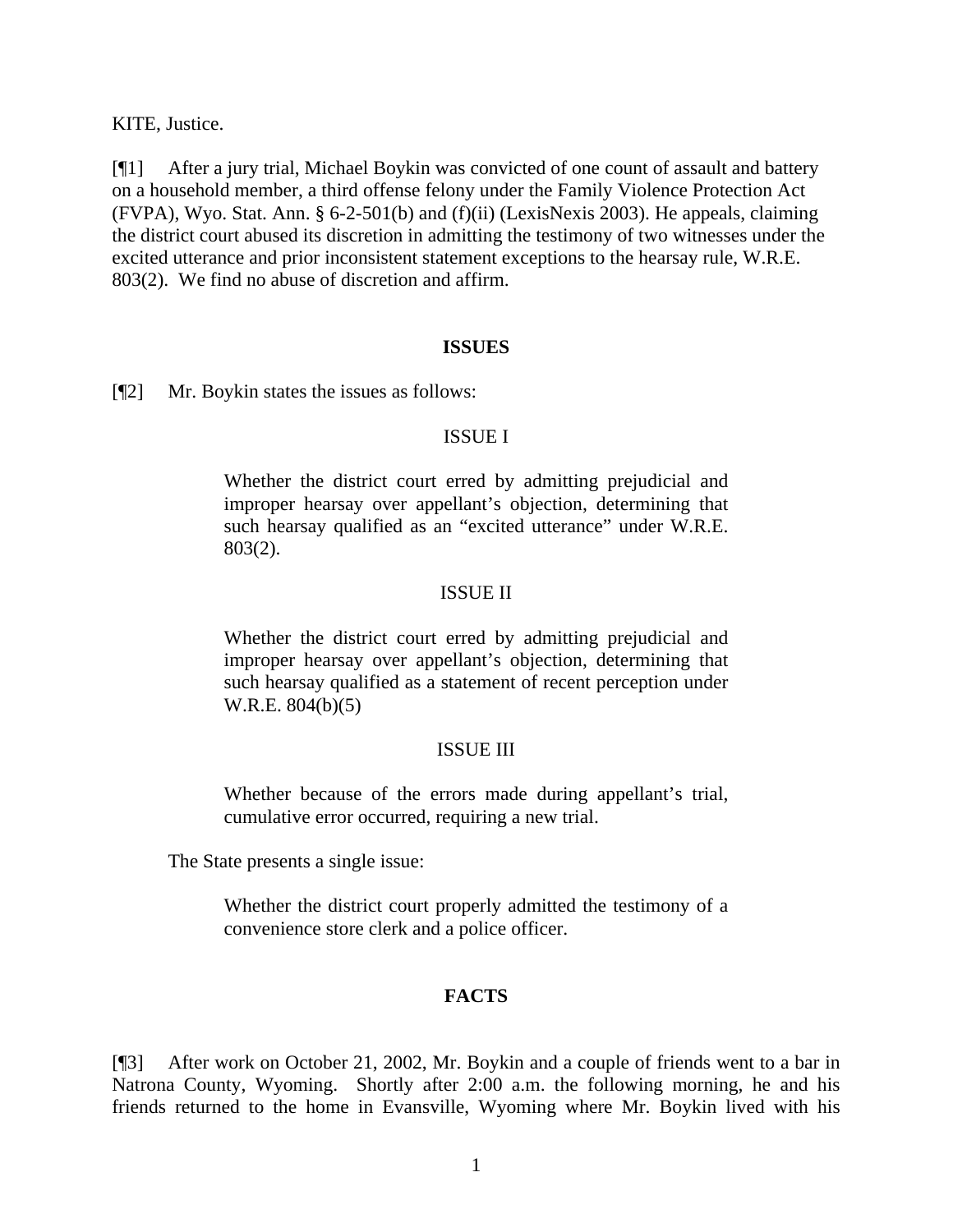girlfriend, Tiffany Potter, and their two young children. Mr. Boykin looked in the refrigerator for a block of cheese in order to make sandwiches. When he could not find the cheese, Mr. Boykin went into the bedroom where Ms. Potter was sleeping, awakened her and asked her about the cheese. She informed him she had loaned the cheese to the neighbors. Shortly thereafter Mr. Boykin and Ms. Potter argued in the hallway. She slapped him and he hit her in the nose. She took the children and left the house, driving to a nearby convenience store. When she came into the store, the convenience store clerk called the police. At trial, Ms. Potter testified she did not remember whether or not she talked to the clerk about what happened. The clerk testified she told him Mr. Boykin hit her. When a police officer arrived, Ms. Potter talked with him about what had happened. She testified at trial that she first told him Mr. Boykin had hit her but then told him she didn't remember what happened. The convenience store clerk and the police officer testified that Ms. Potter told them Mr. Boykin hit her. Police arrested Mr. Boykin and charged him with domestic violence.

[¶4] At trial, over defense counsel's hearsay objection, the State called the convenience store clerk and police officer to testify concerning the statements Ms. Potter made to them on the night in question. The State also called Ms. Potter who testified she could not remember the circumstances of the injury. At the close of the evidence, the jury reached a verdict finding Mr. Boykin guilty of assault and battery on a family member, a third offense felony as defined by  $\S$  6-2-501(b) and (f)(ii). The district court sentenced Mr. Boykin to serve a term of eighteen to twenty-four months in the Wyoming State Penitentiary with credit for twenty-three days served.

### **STANDARD OF REVIEW**

[¶5] Rulings on the admissibility of evidence are within the sound discretion of the trial court. *Urbigkit v. State*, 2003 WY 57, ¶39, 67 P.3d 1207, ¶39 (Wyo. 2003). We will not disturb such rulings absent a clear abuse of discretion. *Id*. An abuse of discretion occurs when it is shown the trial court reasonably could not have concluded as it did. *Hannon v*. *State*, 2004 WY 8, ¶13, 84 P.3d 320, ¶13 (Wyo. 2004).

### **DISCUSSION**

### *1. Admissibility of Statements to Convenience Store Clerk – Excited Utterance*

[¶6] Mr. Boykin contends the district court abused its discretion in allowing the testimony of the convenience store clerk under the excited utterance exception to the hearsay rule. At trial, the State called the convenience store clerk as its first witness. In the course of inquiring about what occurred after Ms. Potter arrived at the convenience store on the night of the assault, the State asked the clerk whether he talked with Ms. Potter. The clerk responded affirmatively. The State then asked, "What happened?" and defense counsel made the following objection: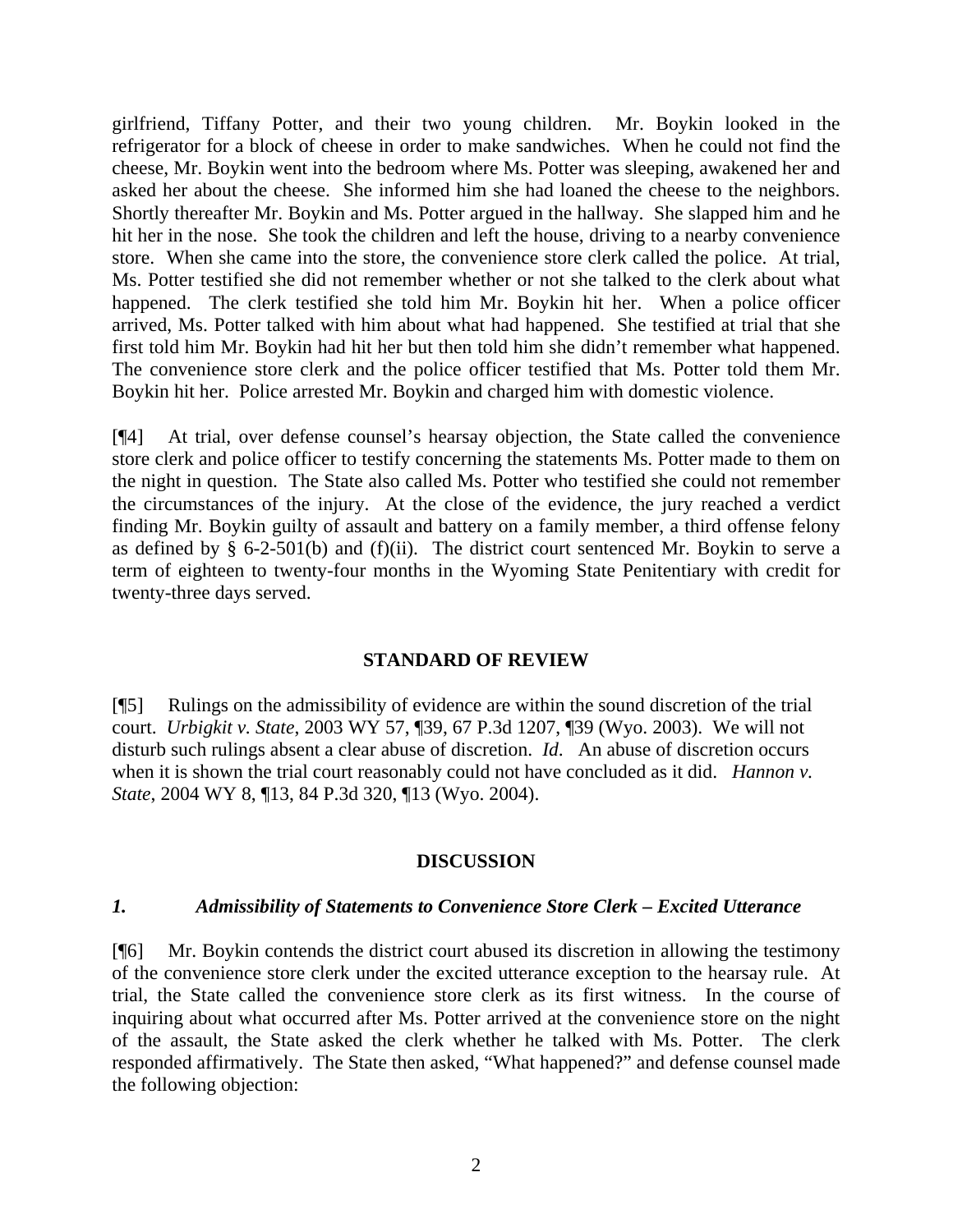Objection, Your Honor. Once again, he's going to testify about what she told him that evening. She will be testifying today. This is hearsay going to the truth of the matters.

The State responded that the expected testimony was hearsay but fell within the excited utterance exception to the hearsay rule. The district court overruled the objection<sup>1</sup>[,](#page-4-0) allowing the State to elicit the following testimony:

- Q. You can go ahead and state what it was that she had told you.
- A. She stated that while she was at home, her boyfriend or husband had came home and proceeded to go to the kitchen, open up the refrigerator, look for some cheese, I believe, a block of cheese. He could not find it. And she stated that he got very upset. And once he couldn't find it, he just proceeded to beat her up.

The State also elicited testimony from the clerk to the effect that Ms. Potter had fresh blood on her face and clothes when she came into the store, she was crying, distraught and nervous, and she told him the assault had just happened. The clerk also testified Ms. Potter told him what happened in response to his inquiry whether she was all right.

[¶7] W.R.E. 803(2) provides:

The following are not excluded by the hearsay rule, even though the declarant is available as a witness:

 (2) *Excited Utterance*. A statement relating to a startling event or condition made while the declarant was under the stress of excitement caused by the event or condition.

Addressing the excited utterance exception, we have said:

. . .

The exception is founded upon the proposition that a statement made during the stress of excitement resulting from a startling event is probably trustworthy, since there is not leisure to reflect, contrive or fabricate. The rule assumes the presence of a startling event which temporarily stills the senses and alleviates

<span id="page-4-0"></span><sup>&</sup>lt;sup>1</sup> The district court did not state the grounds for its evidentiary ruling in open court at the time the objection was made. However, later, outside the presence of the jury, the district court explained the ruling was based on the excited utterance exception to the hearsay rule.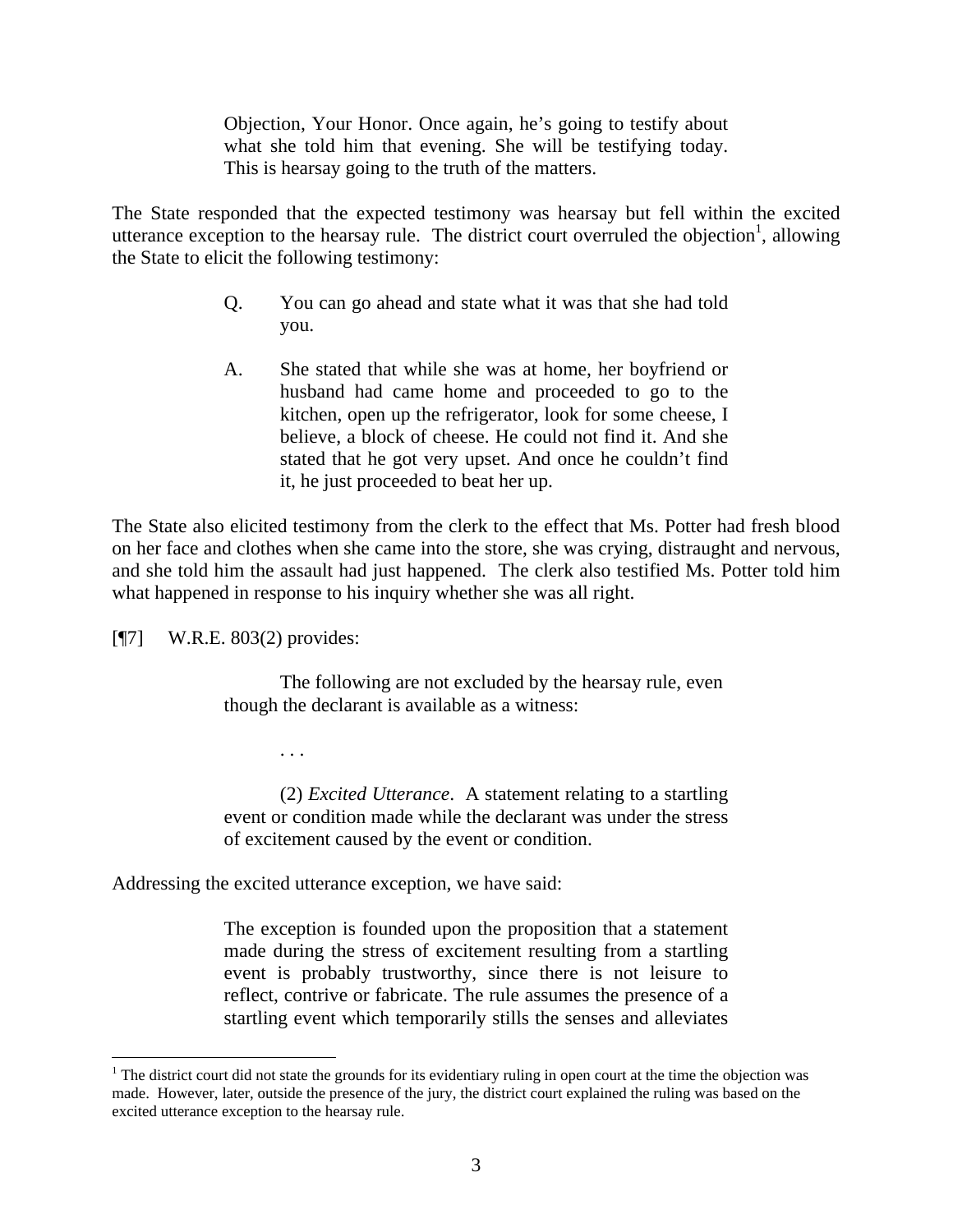any motive to fabricate. A leading treatise explains that the excited utterance exception is justified by "the special reliability that is furnished when excitement suspends the declarant's powers of reflection and fabrication."

*Oldman v. State*, 998 P.2d 957, 961 (Wyo. 2000) (citations omitted).

[¶8] This Court has specified five factors the trial court should consider in determining whether the excited utterance applies: 1) the nature of the startling event; 2) the declarant's physical manifestation of excitement; 3) the declarant's age; 4) the lapse of time between the event and the hearsay statement: and 5) whether the statement was made in response to an inquiry. *James v. State*, 888 P.2d 200, 206 (Wyo. 1994). We have also said, however, that the ultimate inquiry must be whether the "declarant's condition at the time was such that the statement was spontaneous, excited or impulsive rather than the product of reflection and deliberation." *Id*. Applying these factors in *Oldman,* 998 P.2d at 963, we said:

> In this case, the first factor weighs heavily in favor of admissibility. The savage beating of a pregnant woman disclosed by this record obviously had a shocking effect, and her concerns over her own well-being and that of the unborn child inhibited the capacity for reflection or fabrication. The second factor also favors admission in this case. The victim physically manifested her excitement in very apparent ways; the examining room physician described her demeanor as "quite distraught and hysterical" and "upset." The third factor is neutral with respect to these facts, but the fourth factor favors admission. The precise time elapsing between the beating and the statement is not clear from the record, but the record does show that the victim arrived at the police station within minutes after the neighbor called 911, and she was transported to the emergency room at the hospital within a short time. The final factor heavily favors admission because the victim made the statement to the examining room physician that inculpated Oldman before the doctor asked her any questions.

We also said admission of the testimony was proper under the ultimate *James* question:

Based on the descriptions of the victim, which the examining room physician and other witnesses provided at the trial, it is clear that the victim's condition indeed was such that her statement was entirely spontaneous and not the result of reflection, deliberation, or fabrication.

[¶9] In contrast to our determination in *James*, we held in *Urbigkit,* ¶37, that the preclusion of police officer testimony concerning the statement of an unavailable witness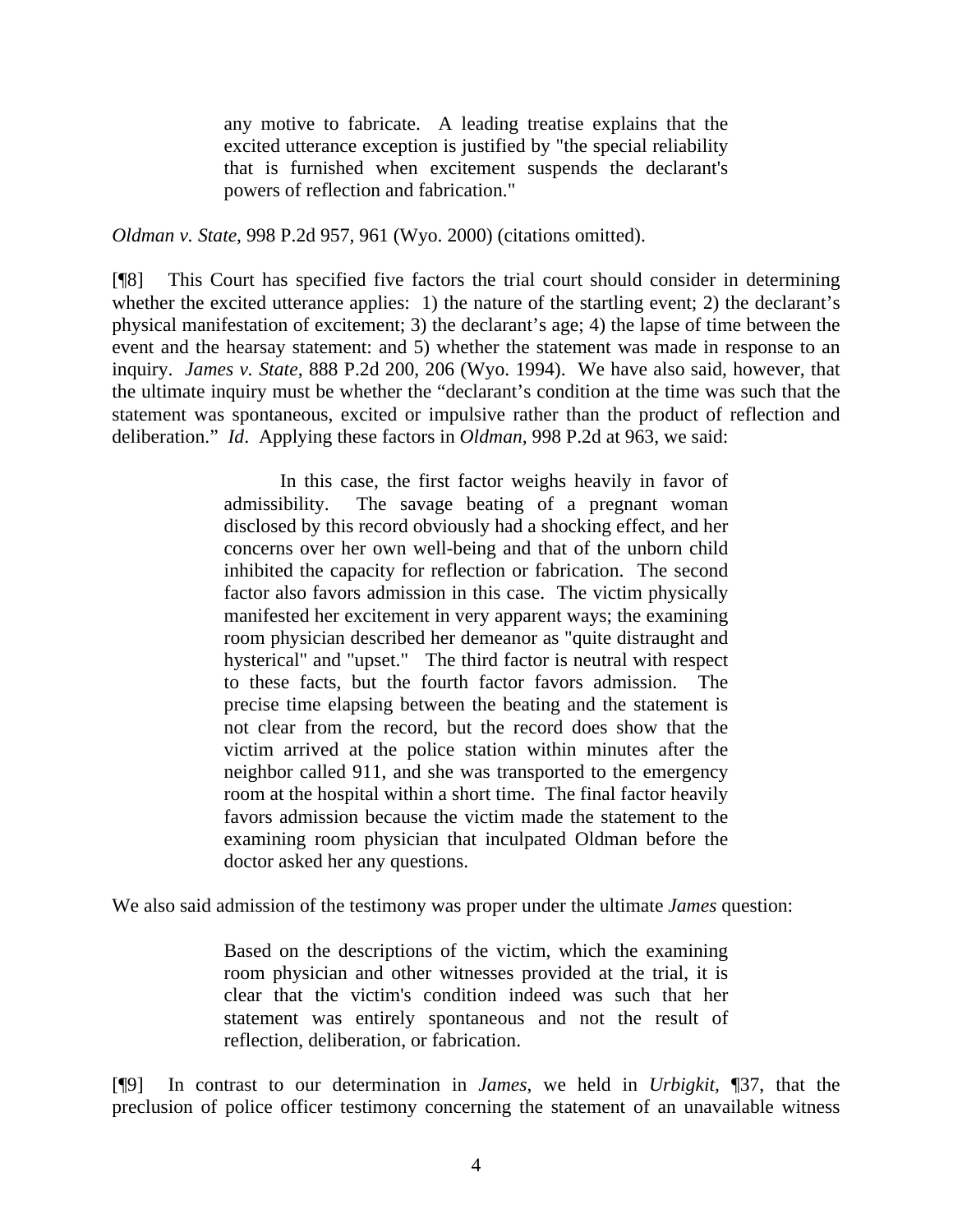was appropriate even though, only a short time before making the statement, the witness was in the midst of a gun battle and, according to the officer, was nervous and excited when she made the statement. We reached this result because of the time that elapsed between the event and the statement and because the statement was made in response to formal police questioning. We reiterated the *James* test and said,

> [w]hile the event itself was no doubt startling, the record establishes that the statement was made by an adult in response to a police inquiry at the detention center approximately two and one-half hours after the event. In that sense, it is not clear it was a spontaneous utterance in response to the event itself. By itself, [the officer's] testimony that [the victim] seemed excited or nervous at the time is not enough to bring the statement within W.R.E. 803(2).

### *Urbigkit*, ¶39.

[¶10] As these cases reflect, the determination of whether testimony is admissible under the excited utterance exception is fact dependent and must be decided on a case-by-case basis. With this consideration in mind, we turn to the question of whether the district court abused its discretion in allowing the convenience store clerk's testimony concerning Ms. Potter's statements to him when she arrived at the store and was waiting for police. Considering both the *James* five-part test and ultimate inquiry, we hold there was no abuse of discretion. Only a short time before making the statements, Ms. Potter was involved in what she confirmed was a heated, loud argument and physical altercation with her live-in boyfriend in the presence of one of her children and within hearing of the other child. During the argument, Ms. Potter was struck in the face, causing her nose to bleed. She took her children and drove to the convenience store, which she testified was five minutes "if that" from her home. She had fresh blood on her face and clothes when she arrived at the store. The store clerk described her as distraught, crying, and nervous. Ms. Potter testified when she arrived at the store she was pretty scared about what had happened. She also testified she was concerned about her children. The fact that she made the challenged statement in response to an inquiry is not sufficient under the circumstances to take the statement outside the excited utterance exception. The convenience store clerk asked, "Are you all right?" Ms. Potter responded according to the store clerk that her boyfriend assaulted her when he could not find the cheese. This non-responsive answer to the store clerk's inquiry further suggests that Ms. Potter's statement was spontaneous and not the result of reflection, deliberation, or fabrication. We affirm the district court's ruling allowing the convenience store clerk's testimony.

### *2. Admissibility of Police Officer's Testimony – Prior Inconsistent Statement*

[¶11] Mr. Boykin next argues the district court abused its discretion in allowing the police officer to testify concerning statements Ms. Potter made to him when he arrived at the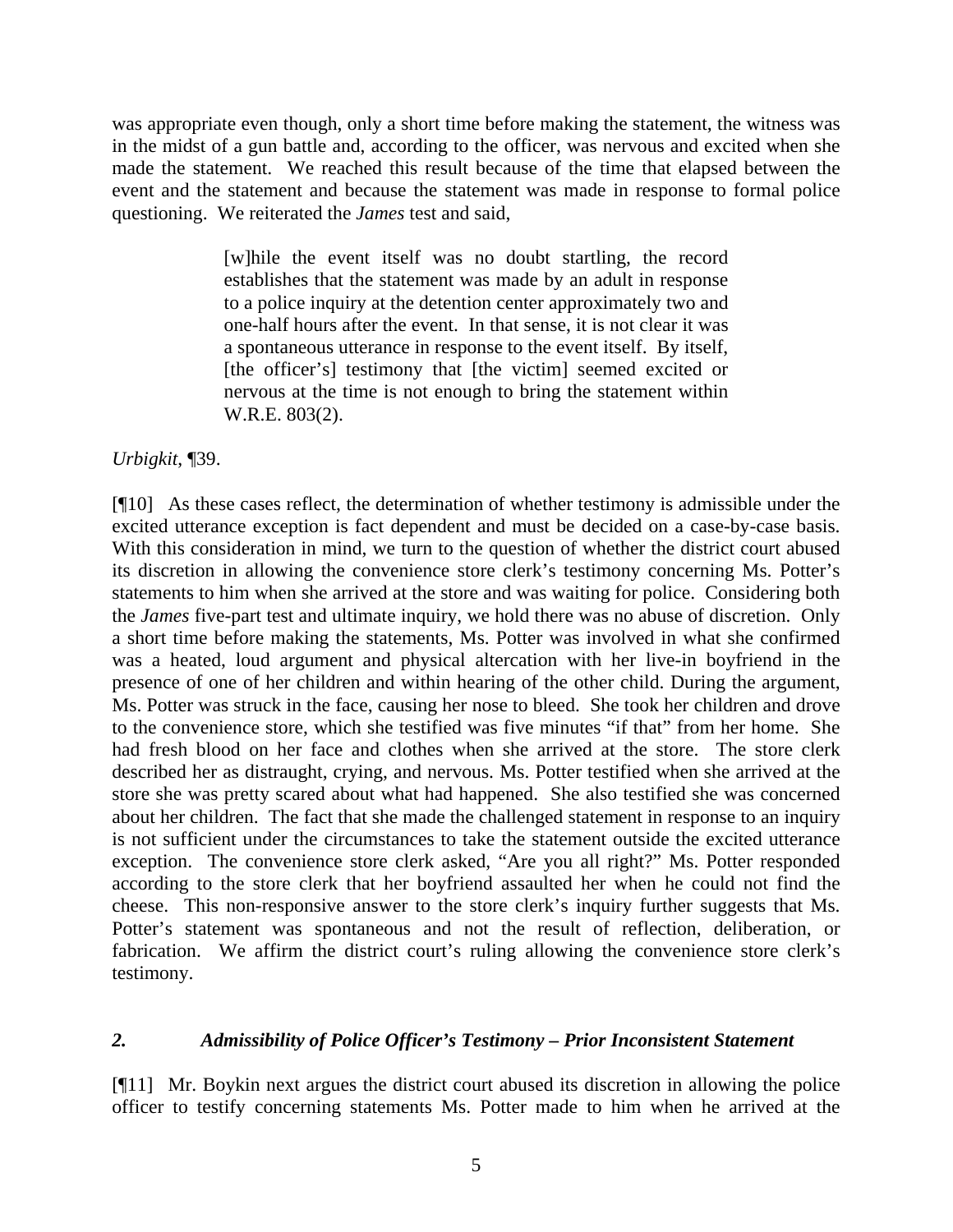convenience store. During the officer's testimony, the State asked the officer what he asked Ms. Potter. Defense counsel objected on the grounds of hearsay, reminding the district court that Ms. Potter had already testified. The district court overruled the objection on the ground that the testimony concerned a prior inconsistent statement. Later, out of the presence of the jury, the district court stated that the officer's testimony was perhaps an excited utterance but also was a statement of recent perception under W.R.E.  $804(b)(5)$ . The court reasoned that Ms. Potter's testimony that she could not remember what she told the officer made her in essence unavailable to testify concerning her conversation with law enforcement, bringing into play the hearsay exceptions and specifically 804(b)(5). Upon the court's order overruling the objection, the officer testified as follows:

> She had stated that her boyfriend had came home about 2:00. He had been at the bar. That he had got into an argument over a block of cheese. The argument turned into more. There was – she stated to me that they had shoved each other. It wasn't one part of – that she didn't shove him, but it was back and forth. And that her boyfriend had got upset and hit her in the nose.

[¶12] Based upon the record, we must determine whether any one of the three grounds advanced by the district court constituted a proper basis for allowing the testimony. That is, we must decide whether the officer's testimony was admissible as a prior inconsistent statement, an excited utterance, or a statement of recent perception. Because we find that the testimony was admissible as a prior inconsistent statement, we do not consider whether it falls under either of the hearsay exceptions cited by the district court.

[¶13] In *Willis v. State*, 2002 WY 79, ¶20, 46 P.3d 890, ¶20 (Wyo. 2002), in which the defendant was convicted of felony larceny by bailee for selling three horses entrusted to his care, the trial court allowed the State to present witness testimony concerning the out-ofcourt statement of another witness the State previously called to testify. After the first witness, Ms. Willis, testified that she could not remember what happened to the three horses and denied previously stating they were sent to auction, the State called the second witness, Ms. Holland, who testified Ms. Willis told her that the horses were sent to auction. We said:

> Prior inconsistent statements are admissible under W.R.E. 613(b) to impeach by contradiction a witness' trial testimony. W.R.E. 613(b) provides: "Extrinsic evidence of a prior inconsistent statement by a witness is not admissible unless the witness is afforded an opportunity to explain or deny the same and the opposite party is afforded an opportunity to interrogate him thereon, or the interests of justice otherwise require." This rule applies when two statements--one made at trial and one made previously--are irreconcilably at odds. In such an event, counsel is permitted to show the discrepancy by extrinsic evidence, if necessary. *United States v. Winchenbach*, 197 F.3d 548, 558 (1st Cir.1999). The purpose of this type of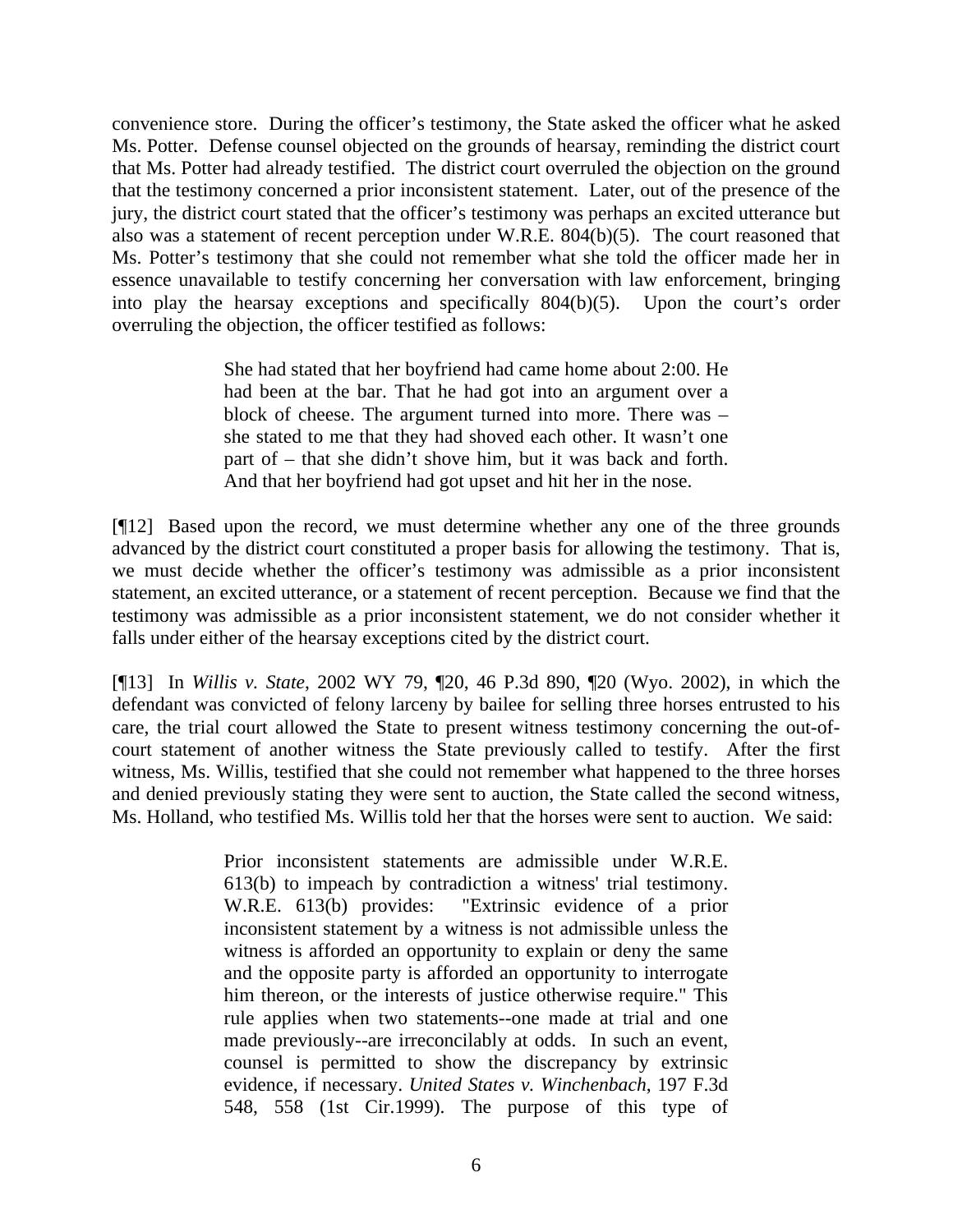impeachment evidence is to show a witness to be generally capable of making errors in his testimony. 3A John Henry Wigmore, Evidence § 1017 (Chadbourn rev.1970). In doing so, counsel can resort to the witness' own prior statements in which that witness has given a contrary version. *Id*.

We stated further:

Prior statements made by a witness are not hearsay if the declarant testifies at the trial and is subject to cross-examination concerning the statements. W.R.E. 801(d)(1). The use of a prior inconsistent statement is not inadmissible hearsay because it is not offered for the truth of the matter asserted. Rather, it is used as a tool to compare both statements and conclude that the declarant has erred in making one or the other without determining which statement is erroneous. 3A John Henry Wigmore, Evidence § 1018 (Chadbourn rev.1970).

Applying these principles to the facts in *Willis*, we concluded:

Ms. Holland's testimony properly falls within the scope of the Wyoming Rules of Evidence. The state asked Ms. Willis whether she could recall previously stating the three mares were sent to the auction. She was afforded an opportunity to explain or deny the prior inconsistent statement and denied ever making such a statement or knowing what ultimately happened to the horses. The defense then had full opportunity to explore the issue during her cross-examination. Next, the state used extrinsic evidence--Ms. Holland's testimony--to impeach Ms. Willis. Ms. Holland testified that Ms. Willis stated the three mares were sent to the auction. The state was entitled to introduce prior statements made by Ms. Willis that were inconsistent with her trial testimony. Therefore, we conclude the trial court did not abuse its discretion in permitting the impeachment evidence.

[¶14] Applying this reasoning to Mr. Boykin's case compels the same result. Ms. Potter testified on direct that she did not recall what happened on the night in question and did not know for sure who hit her. When the State asked what she told the police officer that night, she testified that at first she told him Mr. Boykin hit her because she was angry with him at the time and wanted to put the blame on him. She then went on to testify that she in essence retracted that statement when talking to the police officer and told him she really did not know what happened. The State then called the police officer to testify that Ms. Potter told him unequivocally at the convenience store immediately after the assault that Mr. Boykin hit her in the nose. He also testified she did not at any time change her story.